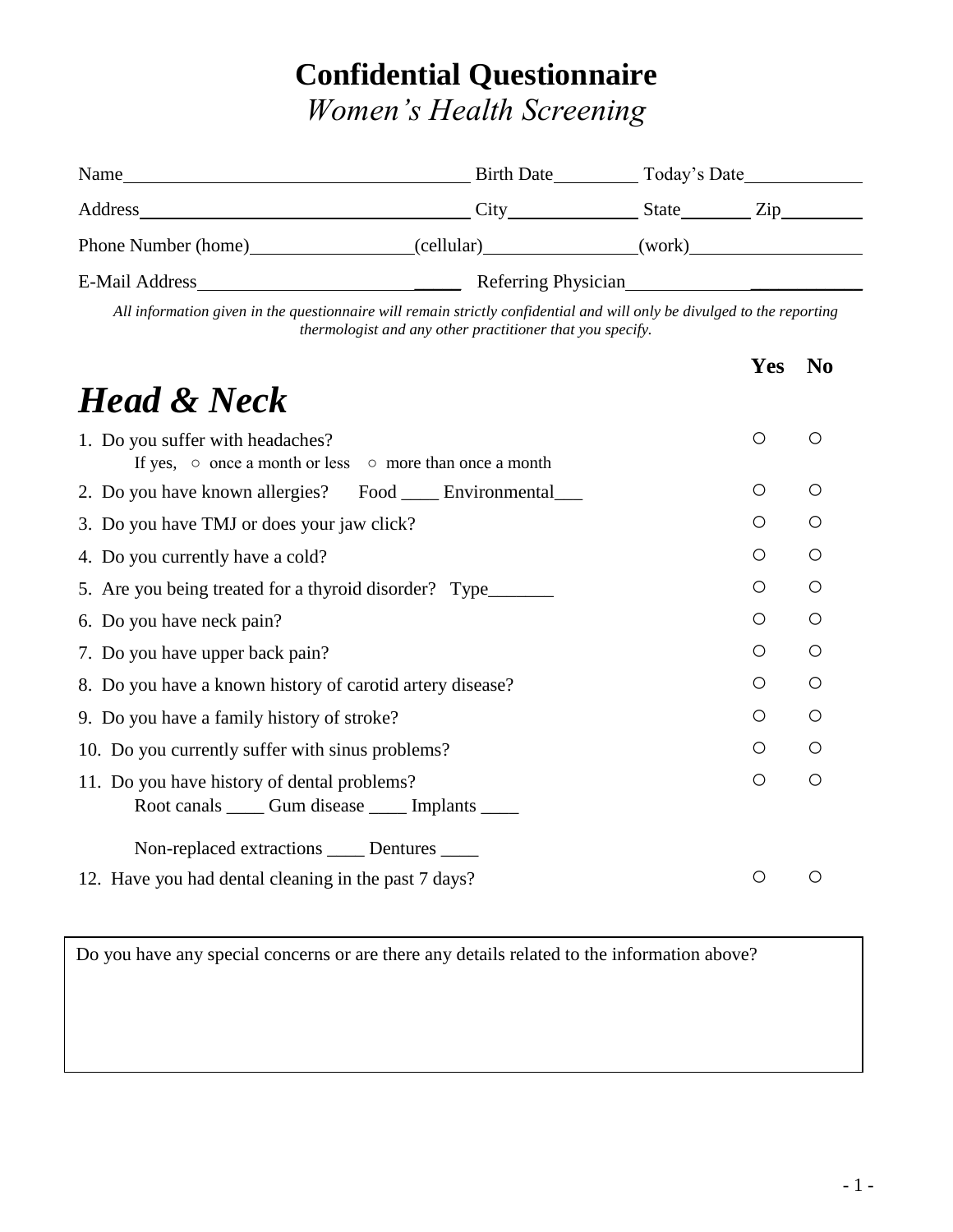## *Breast*

Is there a specific reason or concern for this breast exam?

|                                                                                       |            |                |                                 |        | Yes        | N <sub>0</sub> |
|---------------------------------------------------------------------------------------|------------|----------------|---------------------------------|--------|------------|----------------|
| 1. Have you recently had any of these breast symptoms?                                |            |                |                                 |        | $\bigcirc$ | $\bigcirc$     |
|                                                                                       | <b>LT</b>  |                | <b>RT</b>                       |        |            |                |
| Pain/Tenderness                                                                       | О          |                | O                               |        |            |                |
| Lumps                                                                                 | O          |                | $\circ$                         |        |            |                |
| Change in breast size                                                                 | О          |                | $\circ$                         |        |            |                |
| Areas of skin changes thickening or dimpling                                          | O          |                | O                               |        |            |                |
| Excretions of the nipple                                                              | O          |                | $\circ$                         |        |            |                |
|                                                                                       |            |                |                                 |        | Yes        | N <sub>0</sub> |
| 2. Are any of the above symptoms cycle related?                                       |            |                |                                 |        | O          | $\circ$        |
|                                                                                       |            |                |                                 |        | $\circ$    | O              |
| 3. Are you still having periods?                                                      |            |                |                                 |        |            |                |
|                                                                                       |            |                |                                 |        | $\bigcirc$ | O              |
| 4. Have you had a surgical hysterectomy?                                              |            |                |                                 |        |            |                |
|                                                                                       |            |                | O Complete O Partial            |        |            |                |
| Reason for hysterectomy:                                                              |            |                |                                 |        |            |                |
| ○ Excess bleeding ○ Endometriosis ○ Fibroid cysts ○ Cancer ○ Other                    |            |                |                                 |        |            |                |
| 5. Has anyone in your family ever been treated for breast cancer?                     |            |                |                                 |        | $\bigcirc$ | O              |
| ○ Mother<br>$\circ$ Grandmother<br>If yes,                                            |            |                | $\circ$ Sister $\circ$ Daughter |        |            |                |
| 6. Have you ever been diagnosed with breast cancer?                                   |            |                |                                 |        | $\bigcirc$ | $\circ$        |
|                                                                                       |            |                |                                 |        |            |                |
| Cancer type $\circ$ Local $\circ$ Metastatic                                          |            |                | $\circ$ Lymph node involvement  |        |            |                |
| Left breast $\qquad \qquad \circ$ Inner<br>$\circ$ Outer                              |            | $\circ$ Nipple |                                 |        |            |                |
| $Right \, break \, \circ \, Inner \, \circ \, Outer$                                  |            | $\circ$ Nipple |                                 |        |            |                |
| $\circ$ Surgery $\circ$ Chemo<br>Treatment                                            |            | O Radiation    |                                 | ○ None |            |                |
| 7. Have you ever been diagnosed with any other breast disease?                        |            |                |                                 |        | $\bigcirc$ | $\circ$        |
| ○ Cysts/fibrocystic ○ Fibro Adenoma ○ Mastitis/inflammatory breast disease<br>If yes, |            |                |                                 |        |            |                |
|                                                                                       |            |                |                                 |        | O          | O              |
| 8. Have you had any cosmetic breast surgery or implants?                              | ○ Silicone | ○ Saline       |                                 |        |            |                |
|                                                                                       |            |                |                                 |        |            |                |
| Experience 		 	 O Problems 		 O No problems                                           |            |                |                                 |        |            |                |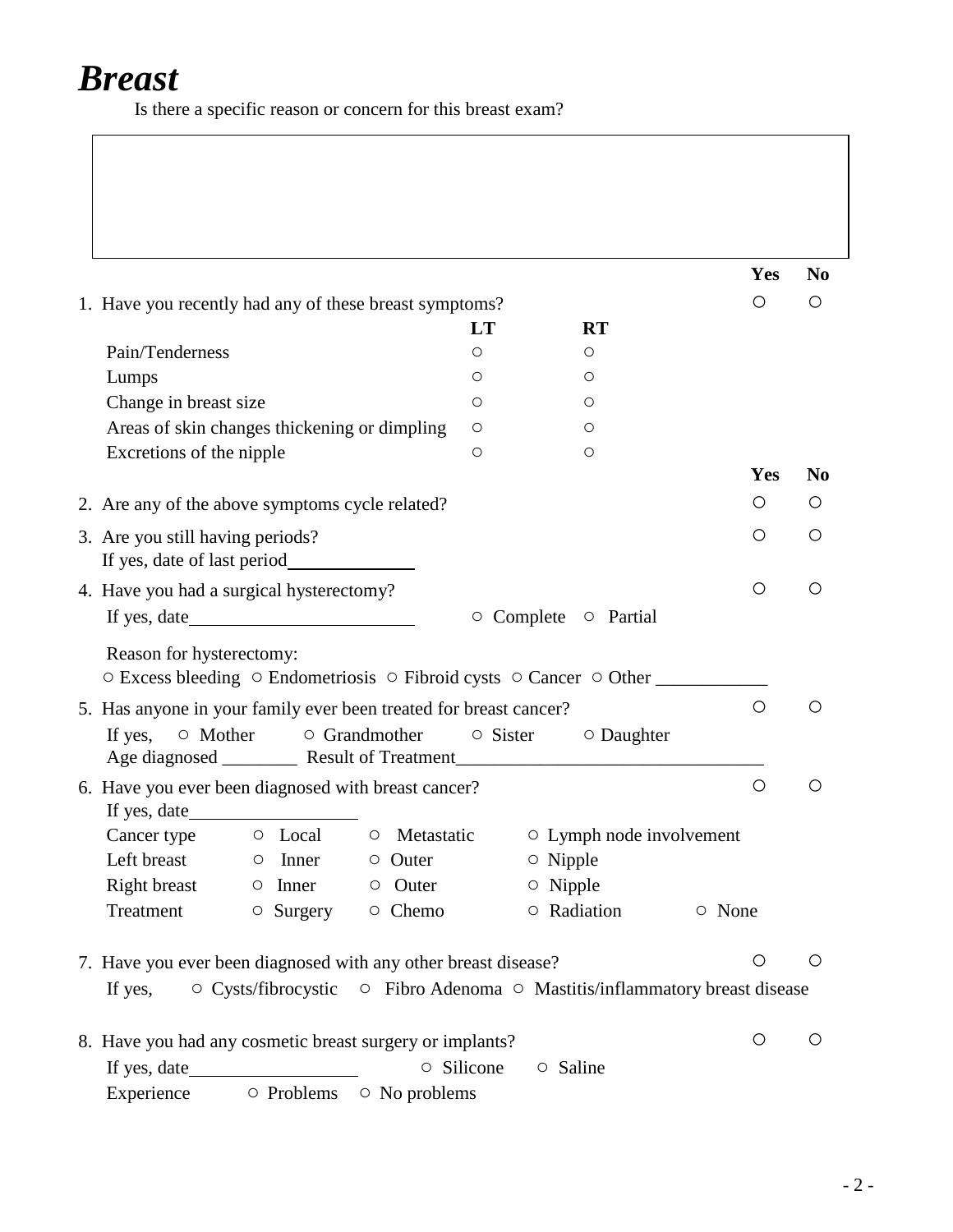## **Yes No**

| If yes, date                                                               | 9. Have you ever had any biopsies or any other surgeries to your breasts?      | $\bigcirc$ | O              |
|----------------------------------------------------------------------------|--------------------------------------------------------------------------------|------------|----------------|
| Left breast $\qquad \circ$ Inner                                           | $\circ$ Outer<br>$\circ$ Nipple                                                |            |                |
| Right breast $\qquad \circ$ Inner                                          | $\circ$ Nipple<br>$\circ$ Outer                                                |            |                |
| $\circ$ Negative<br>Results                                                | Calcifications<br>$\circ$ Positive<br>$\circ$                                  |            |                |
| 10. Have you ever taken contraceptive pills for more than one year?        |                                                                                | O          | $\circ$        |
| If yes,                                                                    | $\circ$ Currently $\circ$ Less than 5 years $\circ$ More than 5 years          |            |                |
|                                                                            | 11. Have you had pharmaceutical hormone replacement therapy (HRT)?             | $\bigcirc$ | O              |
| If yes,                                                                    | $\circ$ Currently $\circ$ Less than 5 years $\circ$ More than 5 years          |            |                |
| 12. Do you have an annual physical examination by a doctor?                |                                                                                | $\circ$    | $\circ$        |
| 13. Do you perform a monthly breast self exam?                             |                                                                                | Ő          | $\circ$        |
| 14. Have you ever smoked?                                                  |                                                                                | O          | O              |
| 15. Have you ever been diagnosed with diabetes?                            |                                                                                | $\bigcirc$ | $\bigcirc$     |
| 16. Total Mammograms ________                                              |                                                                                |            |                |
|                                                                            |                                                                                | $\bigcirc$ | $\bigcirc$     |
| 18. Your age at your first mammogram?                                      |                                                                                |            |                |
| 19. Number of full term pregnancies?                                       |                                                                                |            |                |
|                                                                            |                                                                                |            |                |
| 20. Have you had breast ultrasound?                                        | If yesDate: // Left ______ Right ______ Results: Negative _____ Positive _____ | $\bigcirc$ | $\bigcirc$     |
| 21. Have you had breast MRI?                                               |                                                                                | $\bigcirc$ | $\bigcirc$     |
|                                                                            | If yesDate: // Left ______ Right ______ Results: Negative _____ Positive _____ |            |                |
| <b>Chest, Heart &amp; Lungs</b>                                            |                                                                                |            |                |
| 1. Have you been diagnosed with:                                           |                                                                                | Yes        | N <sub>0</sub> |
|                                                                            | Heart disease?                                                                 | O          | O              |
|                                                                            | Lung disease?                                                                  | O          | O              |
|                                                                            | Upper spine disorders?                                                         | O          | O              |
| 2. Do you suffer with upper back pain?                                     |                                                                                | O          | O              |
| 3. Do you suffer with chest pain?<br>4. Have you ever had surgery to your: |                                                                                | O          | $\circ$        |
|                                                                            | Heart?                                                                         | O          | Ő              |
|                                                                            | Lungs?                                                                         | $\circ$    | O              |
|                                                                            | Mid to upper back?                                                             | O          | O              |